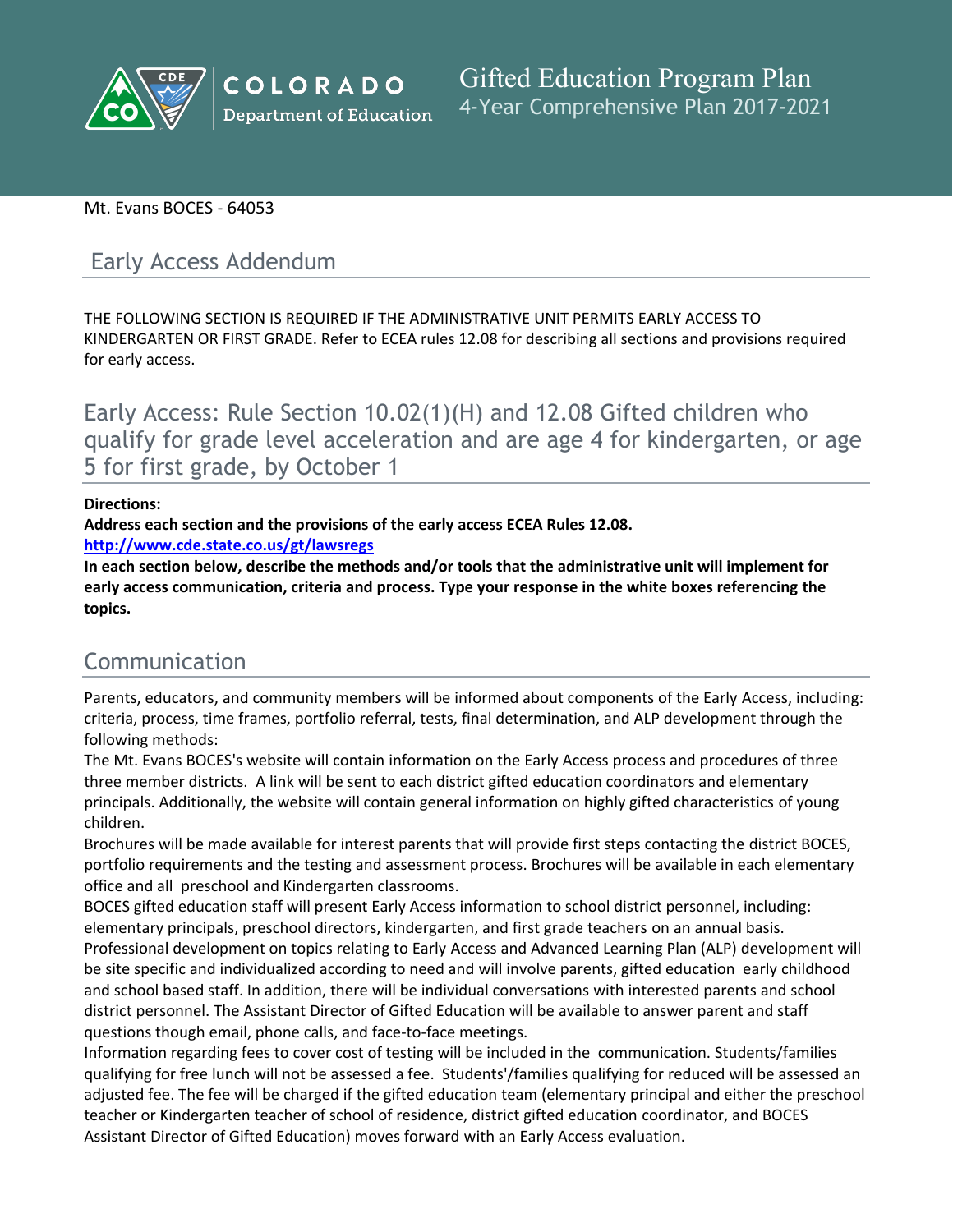

## Criteria

## **Aptitude:**

## Aptitude:

The current version of WPPSI will be the cognitive screening tool used. Full Scale and Index scores at the 97th% or higher will be noted for Early Access to Kindergarten for four-year olds and Early Access to First Grade for five year olds.

Other measures from outside sources will also be considered and may be included in the body of evidence. Qualified Mt. Evans BOCES staff will administer the assessment based on availability, or member districts will also have the option of contracting with qualified outside agencies to administer the assessment.

## **Achievement:**

Achievement data will be collected and reviewed. The *Test of Early Mathematics-3* (TEMA-3) and the *Test of Early Reading Ability-3* (TERA-3) will be the tools used to assess mastery of early developing skills in these academic areas. Scores in the 97th% or higher will provide adequate support for student achievement. Special Education testing and private testing often includes achievement data and will be accepted as part of the portfolio, if available.

When applicable, preschool teachers and/or home-school teachers will be asked to complete checklists thinking of the student's current achievement relative to the kindergarten or first grade standards. (Adapted from Cherry Creek School District's *Early Access to Kindergarten Academic Progress Information* and *Early Access to First Grade Academic Progress Information).*

## **Performance:**

A student's performance will be documented through Portfolio Assessment compiled by parents and previous teachers and caretakers, as applicable. Parents will be asked to complete the *Kingore Observation Inventory (KOJ)* and follow the *Kingore Guidelines for Developing a Portfolio.*

## **Readiness, social behavior and motivation:**

A student's readiness, social behavior, and motivation will be documented through parents or other caregivers completion of the *Checklist of My Child's Strengths* from the *Teaching Young Gifted Children in the Regular Classroom* resource and any other anecdotal information that parents, educators or caregivers deem important. The *Early Access to Kindergarten Academic Progress Information* and *Early Access to First Grade Academic Progress Information* checklists, adapted from Cherry Creek School District, include behavioral information under the subsections titled "Self Help Skills" and "Social Skills."

## **Support system:**

Mt. Evans BOCES Gifted Education personnel will work with each receiving building level team, including; the principal or appointee, the district gifted education coordinator, the preschool director, the classroom teacher and other personnel as determined by need, as well as the parents/guardians to create the initial ALP. The ALP will be created before September 30th and will contain an initial profile of the student strengths and needs to inform and guide instruction in a responsible and challenging manner. (Note: The student must have an ALP on file as of September 30th to be verified in October enrollment count. The ALP must contain the phrase "grade acceleration" in a prominent highly visible place during kindergarten and first grade.)

The team will also set progress monitoring dates and facilitate ALP revisions as needed. Progress monitoring of the ALP goals will be completed every 5 weeks, uploaded to the student information system under the ALP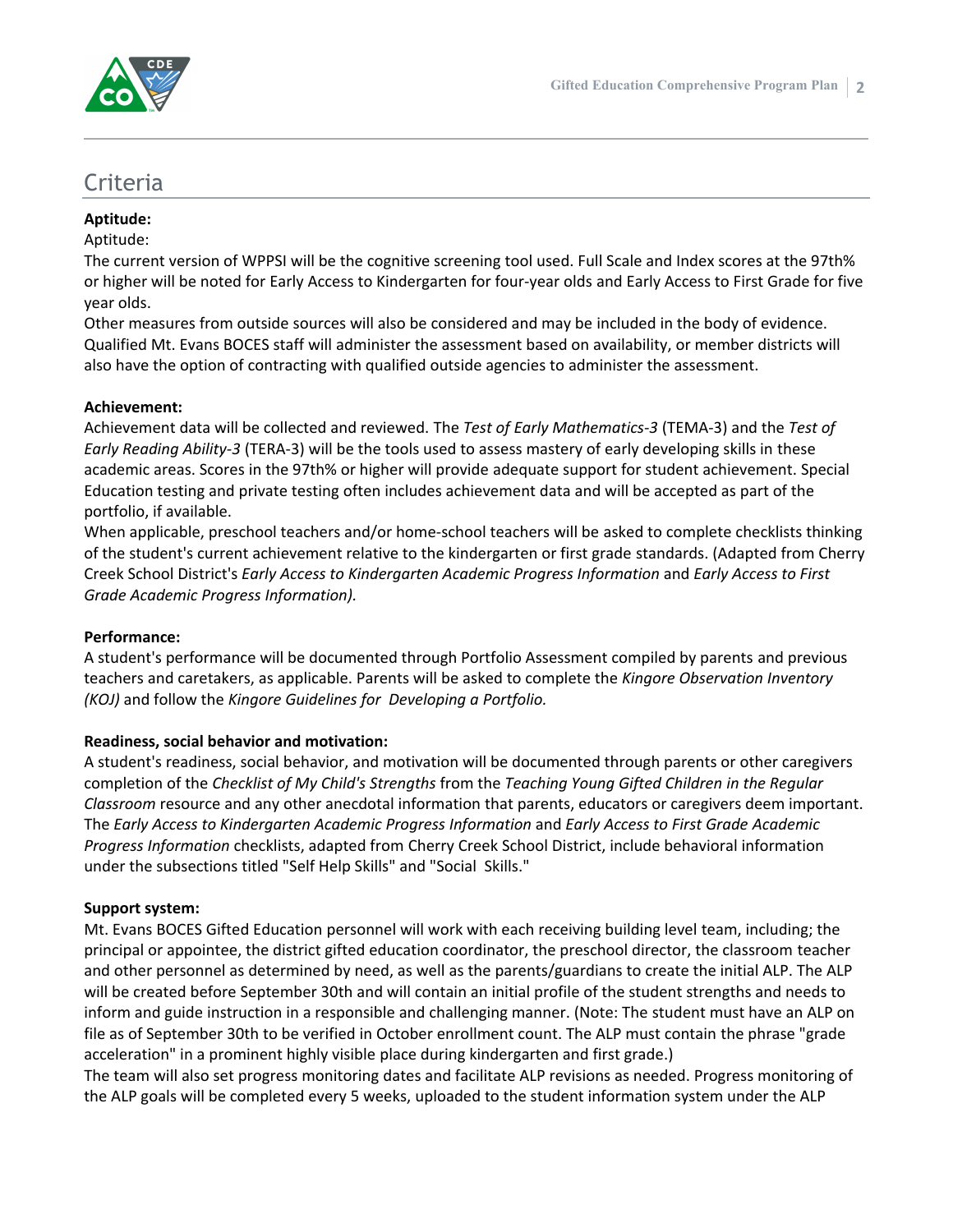

documents, and sent in written form to the parent/guardian. ALP progress will be formally documented in a written progress report at least once each quarter to be shared with parents/guardians and teacher(s). The transition of each child will be monitored by ongoing conversations and observation of the students through involved personnel. Ongoing communication to monitor and discuss the transition and the student progress will occur as needed between parents, teachers, gifted education coordinators, principals, and Mt. Evans BOCES Gifted Education personnel in an effort to meet the needs of the individual child.

## Process

## **Timelines:**

The application period for Early Access to Kindergarten and First grade will open on January 15th and close on March 15th of each year. Portfolio screening will occur the first full school week in April. Testing and final determination of placement will be made no later than the last day of May. Considerations of applications completed after April 1 will include family relocation.

Early Access Timeline

- Screening of portfolios will occur during the first week of April for each school year
- *Please note*: The districts, may, at their discretion, and after discussing with the BOCES assistant director, consider a screening portfolio after April 1 based on information that would indicate potential.
- After receipt of the screening portfolio , the determination to either obtain permission to evaluate, decline to evaluate, or suggest a strength-based intervention will be made by the third week in April and communicated to the parent for each school year.
- Testing will be completed by the second week in May for each school year.
- Final Early Access decision will be made by May 20th and communicated to the parent(s)/guardian(s) within five days of the decision.

## **Personnel:**

District gifted education coordinators will collect referrals and portfolios which will then be submitted to the Mt. Evans BOCES Gifted Education office. The Assistant Director of Mt. Evans BOCES in charge of Gifted Education is endorsed in Gifted and Talented Education and is qualified to collect this information based on education and experience.

While private testing will be considered in the collection of the body of evidence, the screening with the WPPSI will be required. A qualified Mt. Evans BOCES psychologist will administer the assessment. Member districts will also have the option of contracting with qualified outside agencies to administer the assessment. The *Test of Early Mathematics-3* (TEMA-3) and the *Test of Early Reading Ability-3* (TERA-3) will be administered by either the district gifted education coordinator or Mt. Evans BOCES gifted education personnel based on gifted endorsement The body of evidence may include observations by trained preschool personnel, the gifted coordinator and assistant director of the BOCES, child caretakers, Special Education personnel and others in a position to support and observe the child in multiple settings.

BOCES-wide Determination Team The determination team will include:

- Mt. Evans BOCES gifted education personnel
- District gifted education coordinator
- Preschool director and/or kindergarten teacher
- Test Administrators, including psychologist who administered cognitive testing
- Other personnel as determined by need

## Support Team

The support team will include:

Evans BOCES gifted education personnel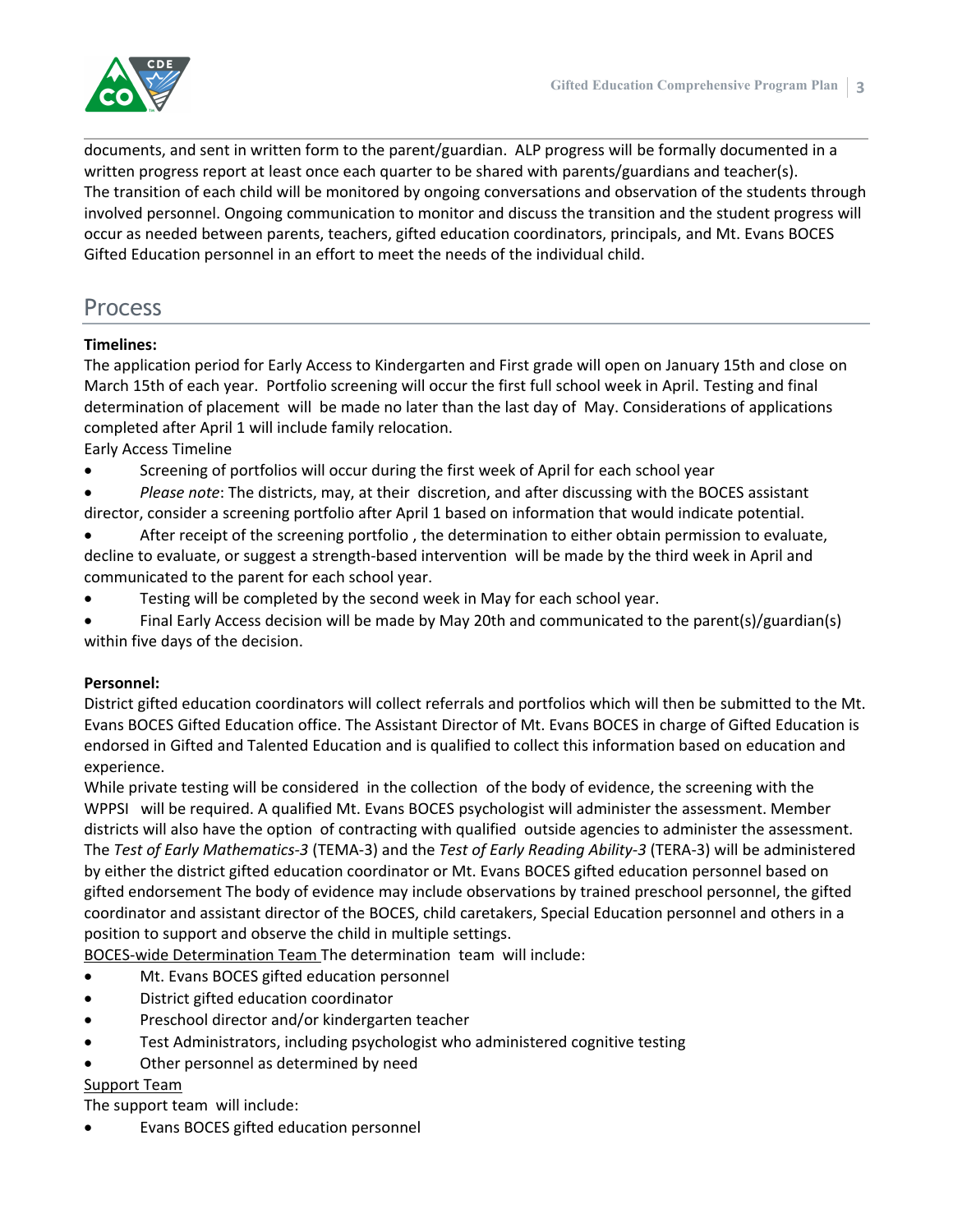

- District gifted education coordinator
- School administrators
- Classroom teachers
- School support staff
- Parents and outside caregivers
- Others deemed necessary to ensure the child's success will be included

## **Evaluation:**

### Implementation Steps

## Step I: Inquiry/Information

Information/brochures made available with contact and process information. A parent/guardian submits a letter requesting a referral for Early Access. Inquiries are forwarded to Mt. Evans BOCES' Gifted Education office for processing and tracking. The district gifted education coordinator will keeps a copy and begin to track dates. Information packet will then be provided to the parent/guardian that includes all documents and guidelines for the Early Access process . Per Mt. Evans BOCES, a parent, care giver, and/or preschool teacher can refer a child for Early Access consideration.

## Step 2: Application/Portfolio Submission & Review

Application/Portfolio is submitted by the parent/guardian to district and forwarded to BOCES' Gifted Education office. The documentation included must verify the child's age. The Early Access Portfolio/Assessment Review Team reviews the completed portfolio and determines if the child needs further assessment and would benefit from Early Access. The Early Access team will make one of three decisions after reviewing the child's portfolio:

- Request permission to evaluate for Early Access
- Decline to evaluate the child for Early Access
- Suggest strength-based intervention to foster potential

The team includes:

- Mt. Evans BOCES gifted education personnel
- District gifted education coordinator
- Preschool director
- Other personnel as determined by need

(One member of the team must have a current endorsement in gifted education.)

Step 3: Assessment/Testing

BOCES After the determination is made to move forward with the Early Access evaluation, the district gifted education coordinator will coordinate an assessment schedule with gifted team. The areas to be assessed and tools used include:

- Cognitive ability WPPSI
- Academic achievement The *Test of Early Mathematics-3* (TEMA-3) and the *Test of Early Reading Ability-3* (TERA-3) used to assess early developing skills in these academic areas
- *Early Access to Kindergarten Academic Progress Information* and *Early Access to First Grade Academic Progress Information* (adapted from Cherry Creek SD)
- Motor and social/emotional skills -*Checklist of My Child's Strengths* from the *Teaching Young Gifted Children in the Regular Classroom* resource and any other anecdotal information - observations Step 4: Assessment/Portfolio Review, Determination, and Notice of Eligibility
- Mt. Evans BOCES-wide Early Access Determination Team reviews portfolio and assessment data . A consensus by all involved parties will need to be confirmed for early access placement to occur. If a consensus cannot be formed, additional data will be collected and reviewed by the team. The child must score at the 97th